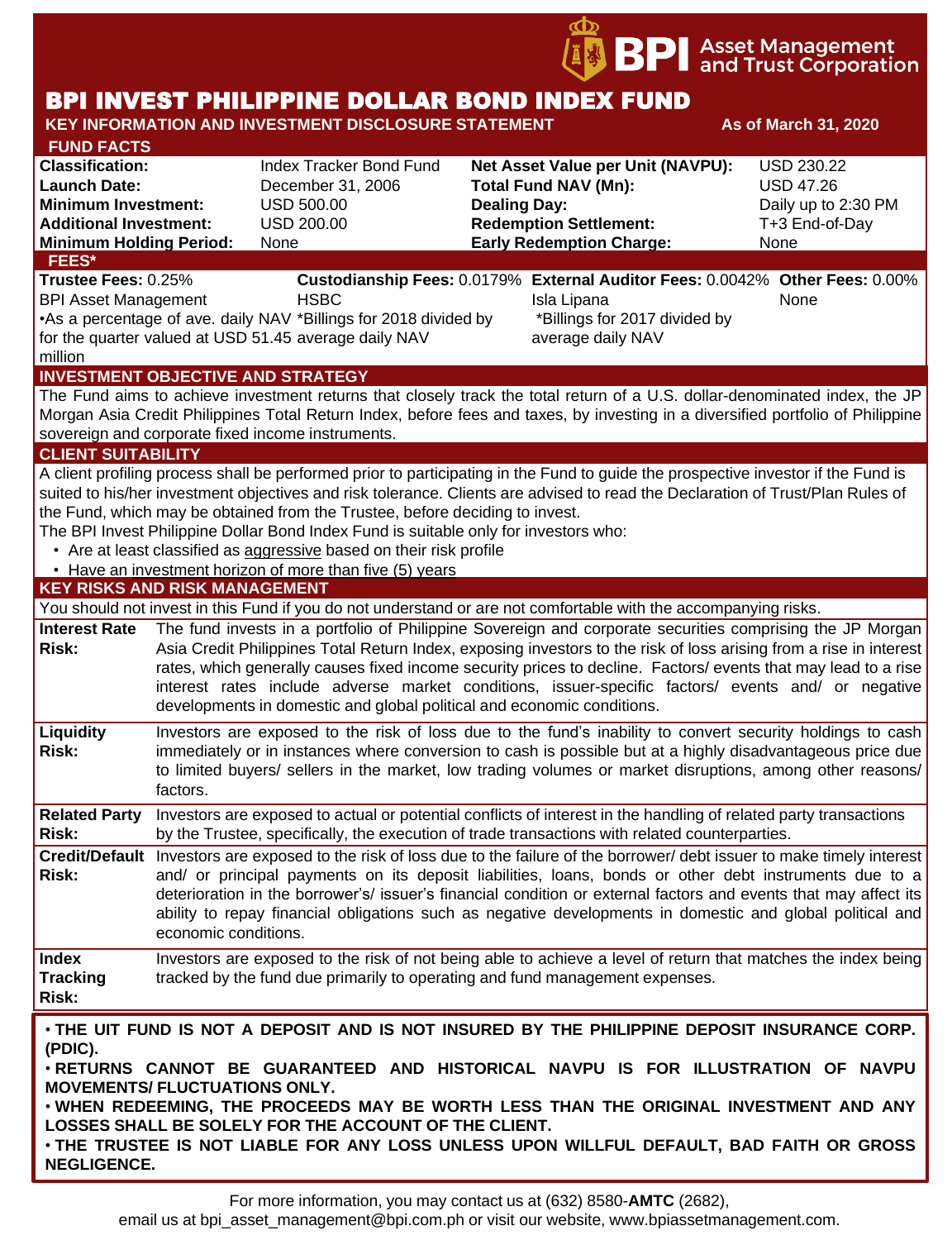## **FUND PERFORMANCE AND STATISTICS AS OF MARCH 31, 2020**

(Purely for reference purposes and is not a guarantee of future results)



**Fund -6.56 -3.89 -3.95 3.38 11.61 130.22 Benchmark** -6.77 -4.02 -4.02 3.75 12.56 142.34

\*Benchmark is the JP Morgan Asia Credit Philippines Total Return

**Fund 3.38 5.05 3.73 2.88 3.34 6.49 Benchmark** 3.75 5.41 4.02 3.24 3.79 6.90

**Fund -3.89 13.27 -0.73 5.85 2.96 3.41 Benchmark** -4.02 13.95 -0.61 6.36 3.53 3.97

**1 mo 3 mo 6 mo 1YR 3YRS S.I.<sup>2</sup>**

**1YR 2YRS 3YRS 4YRS 5YRS S.I.**

**YTD 2019 2018 2017 2016 2015**

| NAVPU over the past 12 months          |        |
|----------------------------------------|--------|
| Highest                                | 248.44 |
| Lowest                                 | 221.49 |
| <b>STATISTICS</b>                      |        |
| <b>Weighted Ave Duration (Yrs)</b>     | 7.251  |
| Volatility, Past 1 Year (%) 3          | 8.39   |
| Port. Weighted Yield to Maturity (%)   | 4.093  |
| <b>Current Number of Holdings</b>      | 49     |
| Tracking Error (3-Yr) <sup>4</sup> (%) | 44     |

<sup>1</sup>Returns are net of fees.

<sup>2</sup>Since Inception

<sup>3</sup>Measures the degree to which the Fund fluctuates vis-à-vis its average return over a period of time.

<sup>4</sup>Measure of deviation between the Fund's return and benchmark returns. A lower number means the Fund's return is closely aligned with the benchmark. 5 Includes accrued income, investment securities purchased, accrued expenses, etc.

\*Declaration of Trust is available upon request through branch of account.

| <b>PORTFOLIO COMPOSITION</b>                        |           | <b>TOP TEN HOLDINGS</b> |                 |           |
|-----------------------------------------------------|-----------|-------------------------|-----------------|-----------|
| <b>Allocation</b>                                   | % of Fund | <b>Name</b>             | <b>Maturity</b> | % of Fund |
| Government                                          | 61.98     | <b>RoP Bonds</b>        | 2/2/2030        | 7.60      |
| Corporates                                          | 34.30     |                         |                 |           |
| Cash                                                | 0.22      | <b>RoP Bonds</b>        | 3/16/2025       | 6.37      |
| Time deposits and money market                      | 1.83      | <b>RoP</b> Bonds        | 10/23/2034      | 6.06      |
| Other receivables – net of liabilities <sup>5</sup> | 0.85      | <b>RoP Bonds</b>        | 3/1/2041        | 5.70      |
| <b>Maturity Profile</b>                             |           | <b>RoP Bonds</b>        | 1/14/2031       | 5.42      |
| Cash and Less than 1 Year                           | 3.30      | <b>RoP Bonds</b>        | 1/20/2040       | 5.33      |
| Between 1 and 3 Years                               | 11.48     | <b>RoP Bonds</b>        | 2/2/2042        | 4.56      |
| Between 3 and 5 Years                               | 30.28     | <b>RoP Bonds</b>        | 2/1/2028        | 4.53      |
| Between 5 and 7 Years                               | 4.54      | <b>RoP Bonds</b>        | 1/15/2032       | 4.21      |
| Between 7 and 10 Years                              | 16.23     |                         |                 |           |
| More than 10 Years                                  | 34.18     | RoP Bonds               | 1/14/2029       | 3.39      |

# **RELATED PARTY TRANSACTIONS\***

**CUMULATIVE PERFORMANCE (%) <sup>1</sup>**

Index

**ANNUALIZED PERFORMANCE (%) <sup>1</sup>**

**CALENDAR YEAR PERFORMANCE (%) <sup>1</sup>**

The Fund has investments and trade transactions with BPI Asset Management and Trust Corporation (BPI AMTC):

Ayala Corporation – USD 1.09 million AC Energy – USD 1.69 million Bank of the Philippine Islands – USD 0.87 million

Investments in the said outlets were approved by the BPI AMTC's Board of Directors. Likewise, all related party transactions are conducted on an arm's length and best execution basis and within established limits.

\* Related party in accordance with BPI AMTC's internal policy.